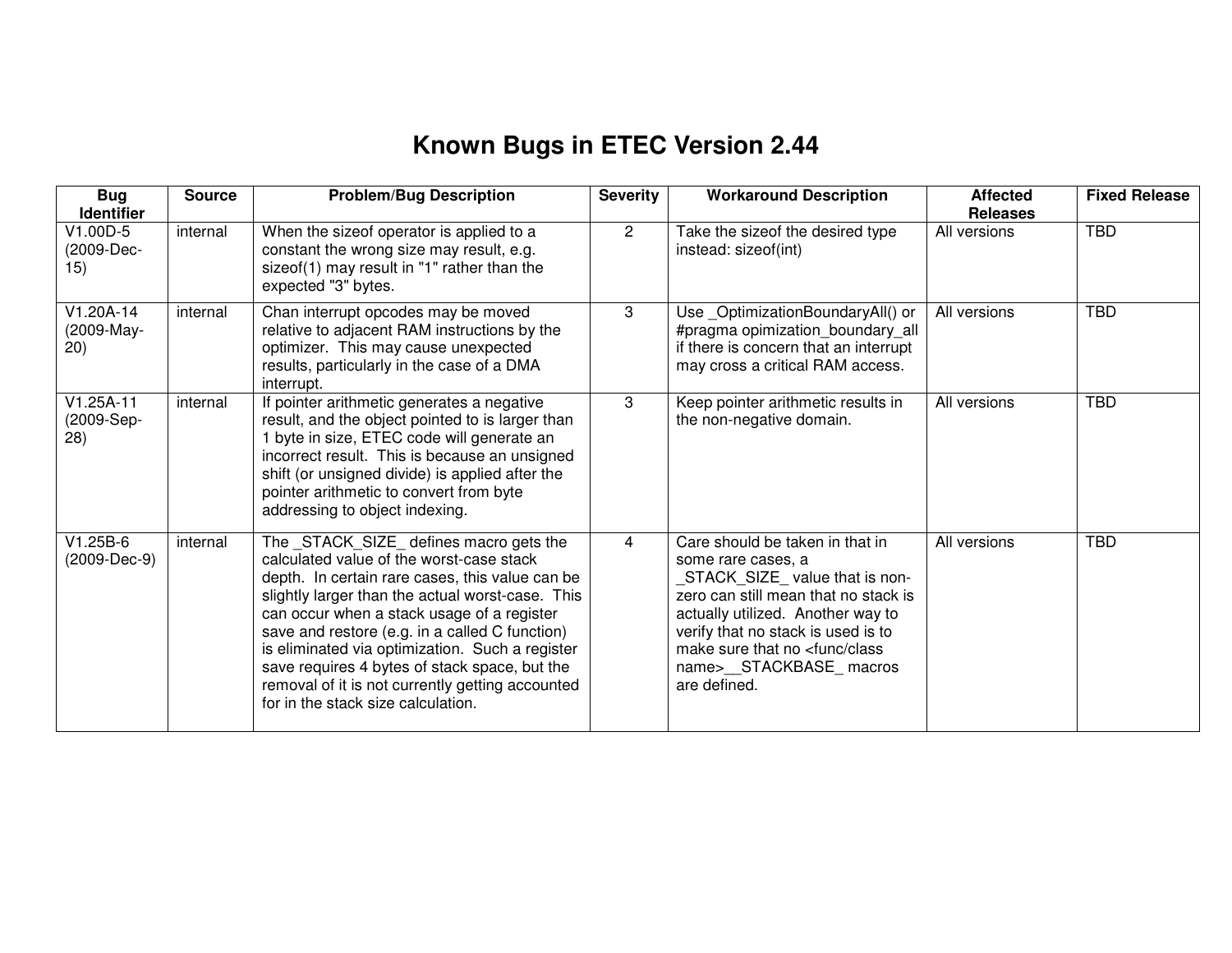| V1.25B-7<br>(2009-Dec-<br>11)              | internal &<br>customer | The optimizer/analyzer does not yet support<br>reentrant functions, whether they be callable<br>C functions or ETEC code fragments.<br>Reentrance is supposed to be detected and<br>cause an error, but in some cases this<br>detection failed, allowing for optimization to<br>continue. Sometimes the result could be a<br>linker crash, or sometimes invalid code<br>generation, or in some cases working code<br>resulted. | 3              | Avoid writing reentrant functions<br>until the ETEC optimizer/analyzer<br>fully supports them.                                                                                                                                        | All versions     | V1.25C<br>(reentrance<br>detection),<br>TBD (support<br>reentrance) |
|--------------------------------------------|------------------------|--------------------------------------------------------------------------------------------------------------------------------------------------------------------------------------------------------------------------------------------------------------------------------------------------------------------------------------------------------------------------------------------------------------------------------|----------------|---------------------------------------------------------------------------------------------------------------------------------------------------------------------------------------------------------------------------------------|------------------|---------------------------------------------------------------------|
| $V2.2\overline{3B-5}$<br>(2014-Mar-<br>18) | internal               | In some cases when making a fragment call,<br>and the fragment is contiguous with the calling<br>code (i.e. jump can be eliminated), the link-<br>time optimizer mistakenly optimizes out code<br>it should not.                                                                                                                                                                                                               | $\overline{2}$ | This situation, if encountered, can<br>be corrected by re-arranging the<br>code to prevent the fragment call<br>and fragment code from being<br>continguous.                                                                          | V2.00A and newer | <b>TBD</b>                                                          |
| $V2.23B-7$<br>(2014-Jun-6)                 | customer               | The C preprocessor is currently allowing the<br>same macro to be expanded in multiple<br>replacement passes, which causes the<br>preprocessor to break when such "recursion"<br>is encountered.                                                                                                                                                                                                                                | 3              | Avoid self-referencing<br>preprocessor macros.                                                                                                                                                                                        | All versions     | <b>TBD</b>                                                          |
| $V2.44A-1$<br>(2017-May-<br>22)            | internal               | When an array is accessed via a constant<br>index, AND the array is global and only<br>exposed via an extern declaration, compilation<br>may fail.                                                                                                                                                                                                                                                                             | 3              | Access the array via a variable<br>index, rather than constant, even if<br>a new temporary variable is<br>required. Or, rearrange code so<br>that it sees the actual array<br>definition, rather than just the<br>extern declaration. | All versions     | V2.50A                                                              |
| $V2.44A-2$<br>(2017-May-<br>25)            | customer               | When using eTPU-C mode (if-else entry table<br>structure) combined with inline assembly and<br>16-bit channel frame variables, compilation<br>fails.                                                                                                                                                                                                                                                                           | 3              | Avoid the combination of 16-bit<br>variables and inline assembly<br>(inline assembly should be avoided<br>always anyways), or package the<br>16-bit variables in a structure of 3<br>or more bytes in size.                           | All versions     | V2.50A                                                              |
| $V2.44A-3$<br>(2017-Jun-<br>(20)           | customer               | When a testable channel flag or condition<br>code flag (e.g. channel.TDLA or CC.Z) are<br>directly under a conditional expression<br>operator (?: 2nd or 3rd argument),<br>compile/link fails.                                                                                                                                                                                                                                 | 3              | Use if-else instead of conditional<br>expression in this case.                                                                                                                                                                        | All versions     | V2.50A                                                              |